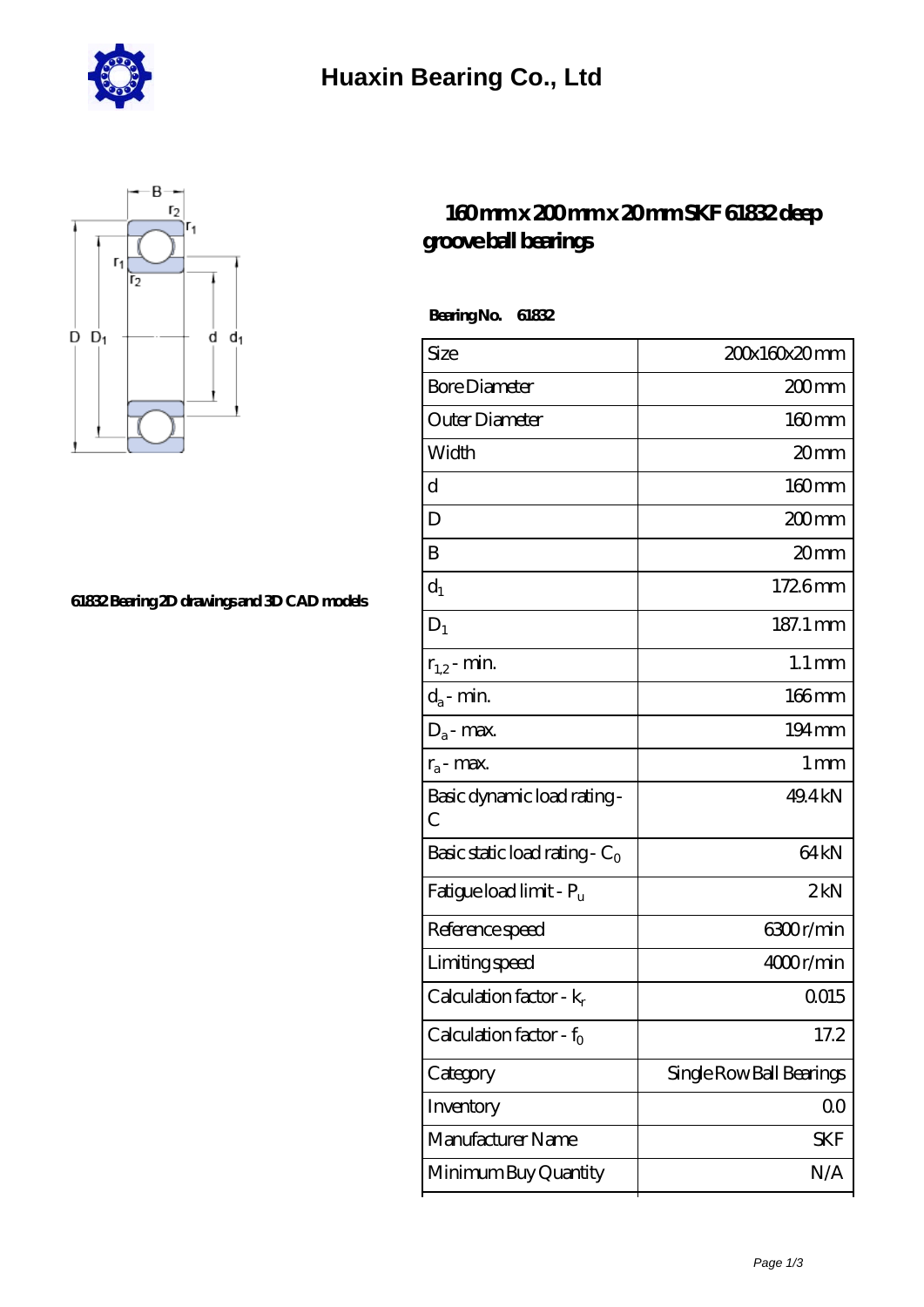

## **[Huaxin Bearing Co., Ltd](https://m.hurtwoodmedia.com)**

| Weight / Kilogram                  | 1.252                                                                                                                                                                                                                       |
|------------------------------------|-----------------------------------------------------------------------------------------------------------------------------------------------------------------------------------------------------------------------------|
| Product Group                      | <b>BOO308</b>                                                                                                                                                                                                               |
| Enclosure                          | Open                                                                                                                                                                                                                        |
| Precision Class                    | ABEC 1   ISO PO                                                                                                                                                                                                             |
| Maximum Capacity / Filling<br>Slot | No                                                                                                                                                                                                                          |
| Rolling Element                    | <b>Ball Bearing</b>                                                                                                                                                                                                         |
| Snap Ring                          | No                                                                                                                                                                                                                          |
| <b>Internal Special Features</b>   | No                                                                                                                                                                                                                          |
| Cage Material                      | Steel                                                                                                                                                                                                                       |
| Internal Clearance                 | CO-Medium                                                                                                                                                                                                                   |
| Inch - Metric                      | Metric                                                                                                                                                                                                                      |
| Long Description                   | 160MM Bore; 200MM<br>Outside Diameter; 20MM<br>Outer Race Width; Open;<br>Ball Bearing ABEC 1   ISO<br>PQ No Filling Slot; No Snap<br>Ring, No Internal Special<br>Features; CO-Medium<br>Internal Clearance; Steel<br>Cage |
| <b>Other Features</b>              | Deep Groove                                                                                                                                                                                                                 |
| Category                           | Single Row Ball Bearing                                                                                                                                                                                                     |
| <b>UNSPSC</b>                      | 31171504                                                                                                                                                                                                                    |
| Harmonized Tariff Code             | 8482105068                                                                                                                                                                                                                  |
| Noun                               | Bearing                                                                                                                                                                                                                     |
| Keyword String                     | Ball                                                                                                                                                                                                                        |
| Manufacturer URL                   | http://www.skf.com                                                                                                                                                                                                          |
| Weight/LBS                         | 1.25                                                                                                                                                                                                                        |
| Outside Diameter                   | 7.874 Inch   200 Millimeter                                                                                                                                                                                                 |
| Outer Race Width                   | Q787 Inch   20 Millimeter                                                                                                                                                                                                   |
| Bore                               | 6.299 Inch   160 Millimeter                                                                                                                                                                                                 |
| Inner Race Width                   | OInch   OMillimeter                                                                                                                                                                                                         |
| $d_1$                              | 1726mm                                                                                                                                                                                                                      |
| $D_1$                              | 187.1 mm                                                                                                                                                                                                                    |
|                                    |                                                                                                                                                                                                                             |